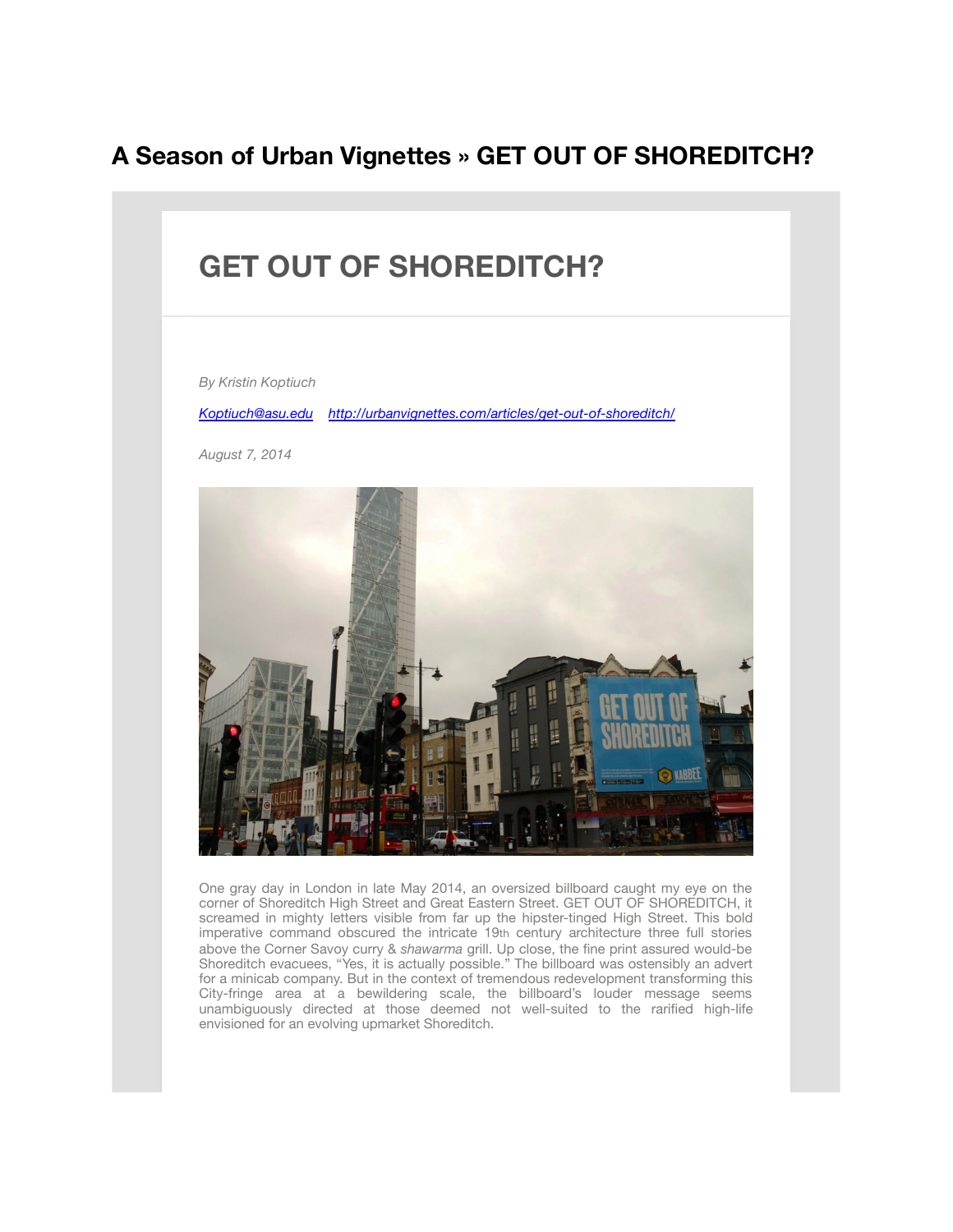

GET OUT OF SHOREDITCH is just down the street from the can't-miss-them-yellow construction hoardings of Principal Place—The Un Square Mile, whose self-promotional tag-line—"Where the City Meets Shoreditch"—evokes a borderline that has become as malleable as the "Creative Flexible Work Space" proclaimed for this planning-approved 51-floor Norman Foster-designed residential tower and office complex.



Somewhat contradictorily, Principal Place asserts that it is "Building Sites Everywhere," casting its dispersions amid several other megaprojects heralding what [Londonist](http://londonist.com/2014/02/the-canary-wharf-isation-of-shoreditch.php) aptly dubbed "the 'Canary Wharf-isation' of Shoreditch" (no doubt: epithet to some, paean to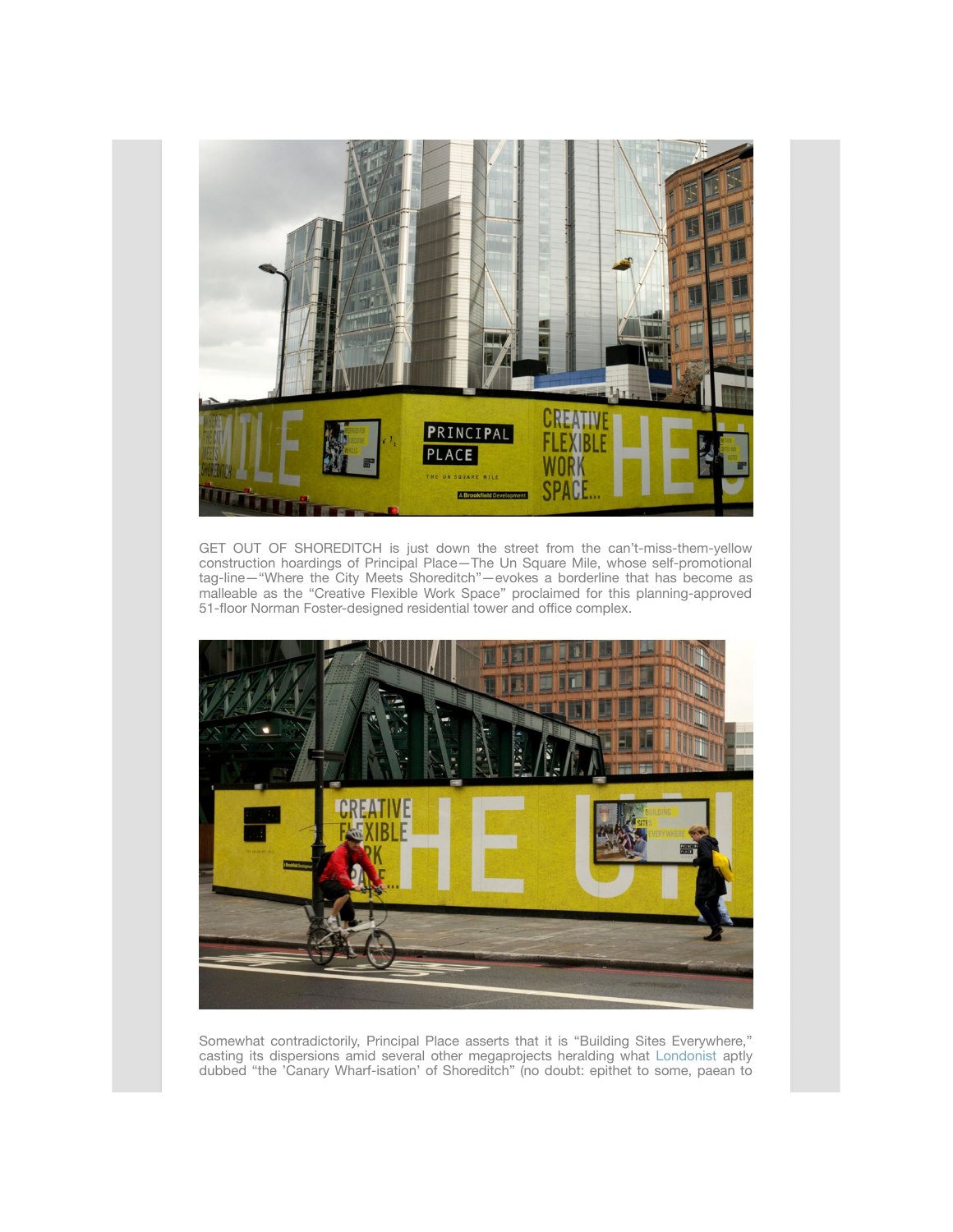

Exactly who, then, are those hailed by the billboard, the apparently undesirables of Shoreditch under command to GET OUT? Who are those "Neither Booted Nor Suited" imagined by Brookfield Development to be the ideal denizens of this up-and-coming London quarter? As if in a visual rhythm of call-and-response, a nearby poster by SaVaNT plastered on the ever-entrancing Shoreditch art wall declares, "We are all 'undesirables.'"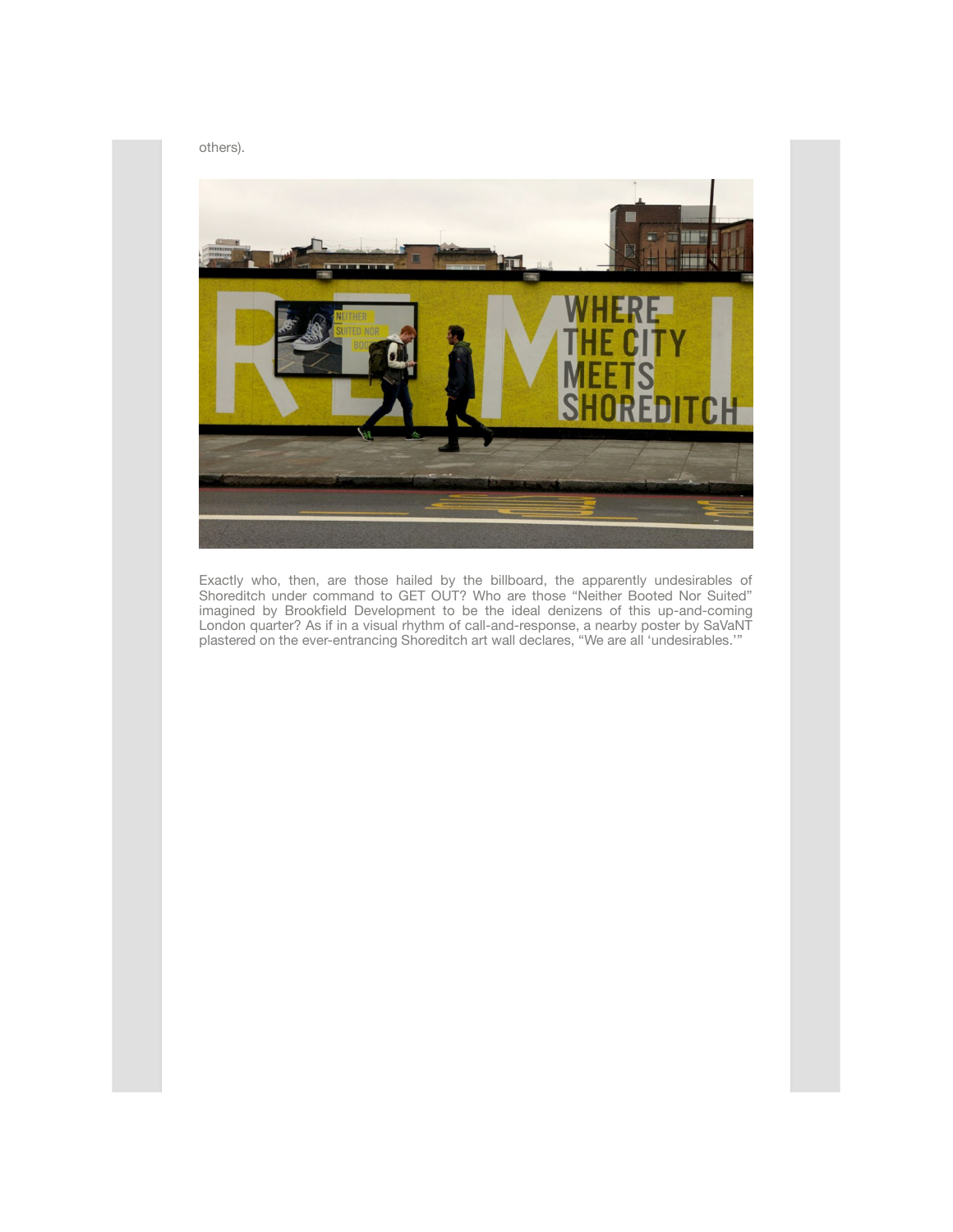

But is the net cast by this pronominal "we" truly so broad? Or does GET OUT address more specifically those front-line settlers who braved the disinvested urban wilderness beyond the edge of London Underground fare Zone 1 to create urban livability via art spaces and graffitied walls, vintage cache and hipster hangouts? Shabby chic colonization of Shoreditch is evidently complete enough to lure big-boy developers whose luxury megaprojects incrementally spill City into "un square" fringe. In this prime psychopathic